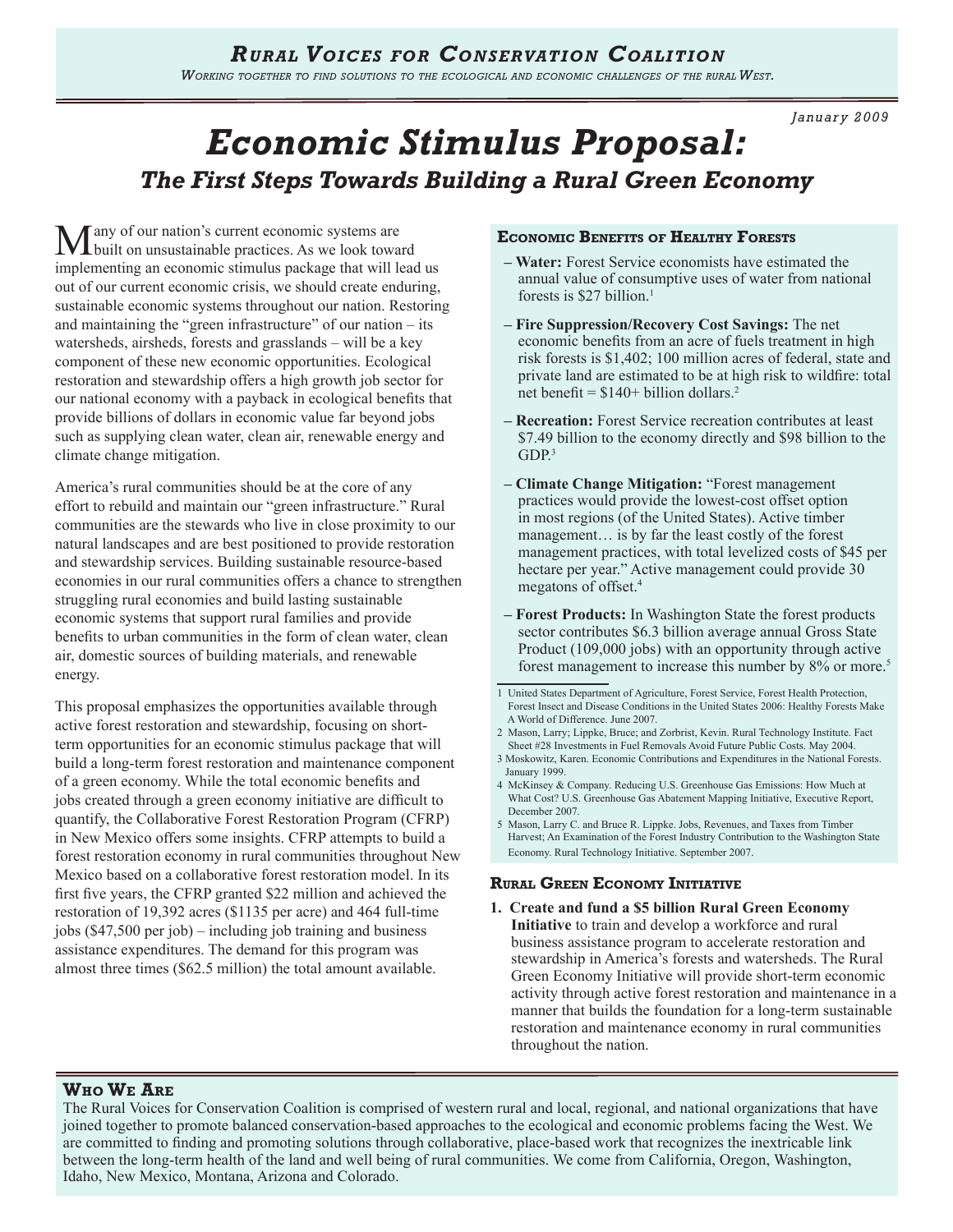- **2. Who Should Lead It?** The Forest Service and the Bureau of Land Management, under the authority of the Department of Labor, should administer the program to provide career training and education to prepare a workforce to perform a wide range of restoration and stewardship-oriented green jobs on federal lands. The Forest Service will administer the green jobs program, in consultation with the Bureau of Land Management and the U.S. Fish and Wildlife Service and under the authority of the Department of Labor.
- **3. Goals:** This initiative should focus on creating long-duration, well paying green job careers in our nation's rural communities through activities that include hazardous fuels reduction, woody biomass utilization, watershed and stream restoration, road and trail maintenance, forest stand inventories, stewardship of forests and grasslands including rehabilitation and reforestation, invasive species control and eradication, endangered, threatened and rare species recovery efforts, and the maintenance and greening of recreation sites and facilities.
- **4. Initiative Components:** 1) Job retention, creation and training in restoration and stewardship, 2) Retain and build rural business capacity for restoration and stewardship, and 3) Implement restoration and stewardship work in forests and watersheds.
- **5. Immediate Job Impacts:** This initiative offers the opportunity to provide more than 70,000<sup>1</sup> jobs nationwide.

# **Rural Green Jobs Initiative Components:**

- **1. Create a Restoration and Stewardship Job Retention, Creation and Training Program (\$250 Million).**
- *1a. The Forest Service, in partnership with nonprofit and other nonfederal entities, will provide career training and grants* to educate and prepare a workforce to perform a wide range of restoration and stewardship oriented green jobs within existing businesses and new enterprises.
- *1b. Direct the agencies to use a variety of existing authorities and programs* (such as the Economic Action Program) to ensure that this national program is customized to the needs and realities of communities, forests, and watersheds at the local level.
- *1c. Direct the Forest Service and the BLM to contract aspects of planning and design elements of project development,* such as pre-NEPA work, stewardship sale preparation and the preparation of other kinds of contracting to augment their internal capacity and to leverage expertise and partnership opportunities. Training in these activities and the increased authority to acquire these services from nonprofit and private entities will enhance the capacity of the FS and BLM to deliver more projects and employment opportunities to local community business applicants in a timely manner, while creating a trained workforce that can supplement the agencies' own limitations on personnel available for these purposes.
- **2. Create a Rural Green Business Program Within the Initiative to Retain and Create Business Capacity to Perform and Capitalize on Restoration and Stewardship Work by Offering Strategic Grants and Technical Assistance (\$250 Million).**
- *2a. The Forest Service, through its Economic Action Program (EAP), will initiate a Rural Green Business Program,* in collaboration with the USDA Rural Development Program and the US Small Business Administration, to assist existing and new restoration and stewardship oriented businesses, to access capital and other business support services offered by the federal government.
	- i) The Rural Green Business Program will provide grants to finance eligible small businesses and offer services such as, but not limited to; specialized grant writing assistance and instruction, bonding access, federal bidding procedural instruction, and introductions to meeting accountability requirements.
	- ii) The Rural Green Business Program will, coordinated through the Small Business Administration, $2$  establish a \$50 million fund to provide direct low-interest loans and zero-interest short-term line of credit (to assist with carrying inventory and other short-term credit issues caused by the current economic down turn) to eligible businesses in forest and watershed restoration and stewardship related enterprises. Eligible businesses will be those owned and operated in a rural county and/or can show that a significant portion of their workers are permanent residents of a rural county.
	- iii) Rural business assistance grants will be offered on a competitive basis and include start up support for wood to energy programs including appropriately scaled biomass feedstock removals, plant construction, and other utilization of restoration byproducts in value added processing and manufacturing opportunities.
- **3. Fund the Land Management Agencies to Implement Restoration and Stewardship Work in Forests and Watersheds (\$4.5 Billion).** Job training and business assistance must be done in tandem with investments in and competitive grants for landscape scale restoration; without increased investment in restoration and management activities we will not have jobs to offer those who receive training and business development assistance and funding.
- *3a. Restoration and stewardship activities should be implemented on a landscape scale – including federal, state and private land.* The Forest Service and Bureau of Land Management should utilize existing authorities to implement the highest priority restoration activities in a manner that builds a restoration workforce and economic activity in rural communities.

<sup>1</sup> Based on review of federal agency economic stimulus proposals, personal communication with agency staff and academic researchers specializing in restoration and wood products employment, we believe this is a conservative estimate for job creation.

<sup>2</sup> Alternatively, this loan and short-term no-interest line of credit could be provided through the Department of Agriculture using authorities provided under the National Forest-Dependent Rural Communities Economic Diversification Act of 1990, 1990 Farm Bill, Subtitle G, Rural Revitalization through Forestry.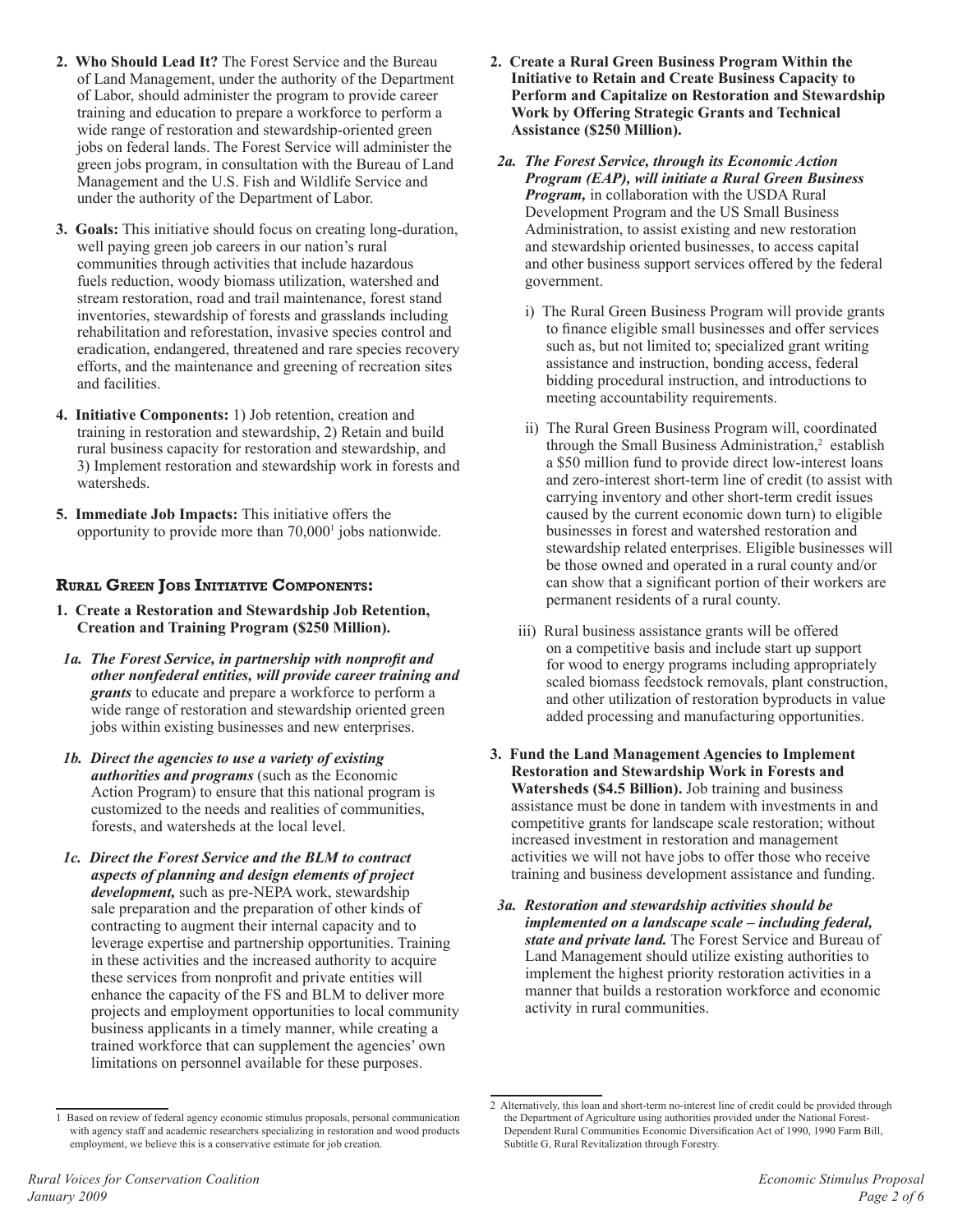- *3b. Invest in forest assessments and stand inventories.* Forest stand inventories, wildlife population and habitat surveys, rangeland riparian surveys, stream surveys, and other such natural resource data collection are necessary for the National Environmental Policy Act (NEPA) process and other resource planning processes required prior to project implementation. Biomass utilization opportunities require reliable estimates of available local forest resource supply. Additionally, the Cooperative Forestry Assistance Act as amended in the 2008 Farm Bill<sup>3</sup> requires all states to complete forest resource assessments in the next two years in order to qualify for funding.
- *3c. Invest in monitoring.* Monitoring the ecological and economic impacts of this initiative offers an additional opportunity for job training and creation. Natural resource monitoring is a specialized skill that can be applied in a variety of settings on private and public lands. Local workforce development for monitoring tasks should be pursued at every opportunity and should be done in cooperation with the Forest Service Research Stations, community colleges and other academic and research entities involved in applied research.
- *3d. Implement funds through contracts and grants.* Because the funding provided under this Initiative will be a short-term infusion of funding, the Forest Service and the BLM should be required to expend 65% of the total implementation funds through contracts and grants.

## **Rural Green Economy Initiative Anticipated OUTCOMES**

This \$5 billion dollar investment will result in:

- Restored and maintained health, productivity, and long-term sustainability of our nation's forests, grasslands, stream systems, and wetlands.
- Healthy, sustainable economies in our nation's rural communities.
- Increased community and business capacity in rural America.
- Family-wage, stable green jobs careers in rural communities, allowing our rural communities to flourish and our young people to live and work in these areas.
- Reduced uncharacteristic wildfire and carbon dioxide emissions that contribute to global climate change.
- Reduced wildfire suppression costs.
- **–** Contributions to America's efforts to become energy independent.
- Protection and enhancement of ecosystem services such as clean water supplies, species diversity, and carbon sequestration.
- Increased outdoor recreation and the opportunity for physically challenging occupations that can improve the health of America's youth.

#### **Rationale for Investment**

- *1. Rural communities are experiencing high unemployment, loss of infrastructure, and are losing their most skilled natural resource professionals.* 
	- 189 of the 200 poorest counties in the nation are rural.
	- Unemployment rates in many Western and Southern rural counties are above 9%.4
	- Over the last two decades, New Mexico lost over 76% of its wood products industry infrastructure.<sup>5</sup>
	- From October 2006 to 2008, Oregon lost 17% of its wood products manufacturing jobs and logging jobs, most of them in the last 12 months.<sup>6</sup>
- **2. Forest Service restoration and maintenance backlog.** The Forest Service is experiencing a crisis of serious proportions in the condition of its lands, facilities and roads. This crisis can be turned into opportunity – the opportunity to put thousands of Americans to work through well paying jobs and the development of small businesses. The following are just some of the facts regarding the Forest Service restoration and maintenance needs.
	- 50 million 90 million acres (est.) of national forest land in need of hazardous fuels restoration (USFS treated 3 million acres in 2008)7
	- \$467 million worth of recreation facilities backlog7
	- At least \$224 million backlog of trails work7
	- \$8 billion road maintenance backlog8

# **Types of Green Jobs**

- Hazardous fuels reduction
- Reforestation and post-fire rehabilitation
- Watershed and stream restoration
- Restoration and enhancement of wildlife and fish habitat
- Noxious weed and invasive species control and eradication
- Road and trail maintenance
- Stand inventories and other natural resource data collection
- Wood bridge repair and construction
- Stewardship of forests and grasslands
- Maintenance and greening of recreation sites and facilities
- Small business development in wood to energy programs including biomass feedstock removals and plant construction

Small business development in utilizing the byproducts of restoration for value added processing opportunities

<sup>3</sup> Title VIII, Section 8002 of The Food, Conservation, and Energy Act of 2008.

<sup>4</sup> Bureau of Labor Statistics, Local Area Unemployment Statistics, Unemployment Rates by County, October 2007-September 2008, http://www.bls.gov/lau/maps/twmcort.pdf, accessed 12-7-08. http://www.qualityinfo.org/olmisj/AllRates, accessed 12-7-08.

<sup>5</sup> Backus, Perry. Forestry experts warn against following path of Southwest, Missoulian, September 18, 2006.

<sup>6</sup> Oregon Employment Department, Current Employment Statistics, http://www.qualityinfo. org/olmisj/CES, accessed 12-3-2008.

<sup>7</sup> Personal communication, Forest Service Budget Director, November 2008

<sup>8</sup> United States Department of Agriculture, Forest Service. 2004. Fiscal Year 2005 Forest Service Budget Justification. sec. 10, p.33.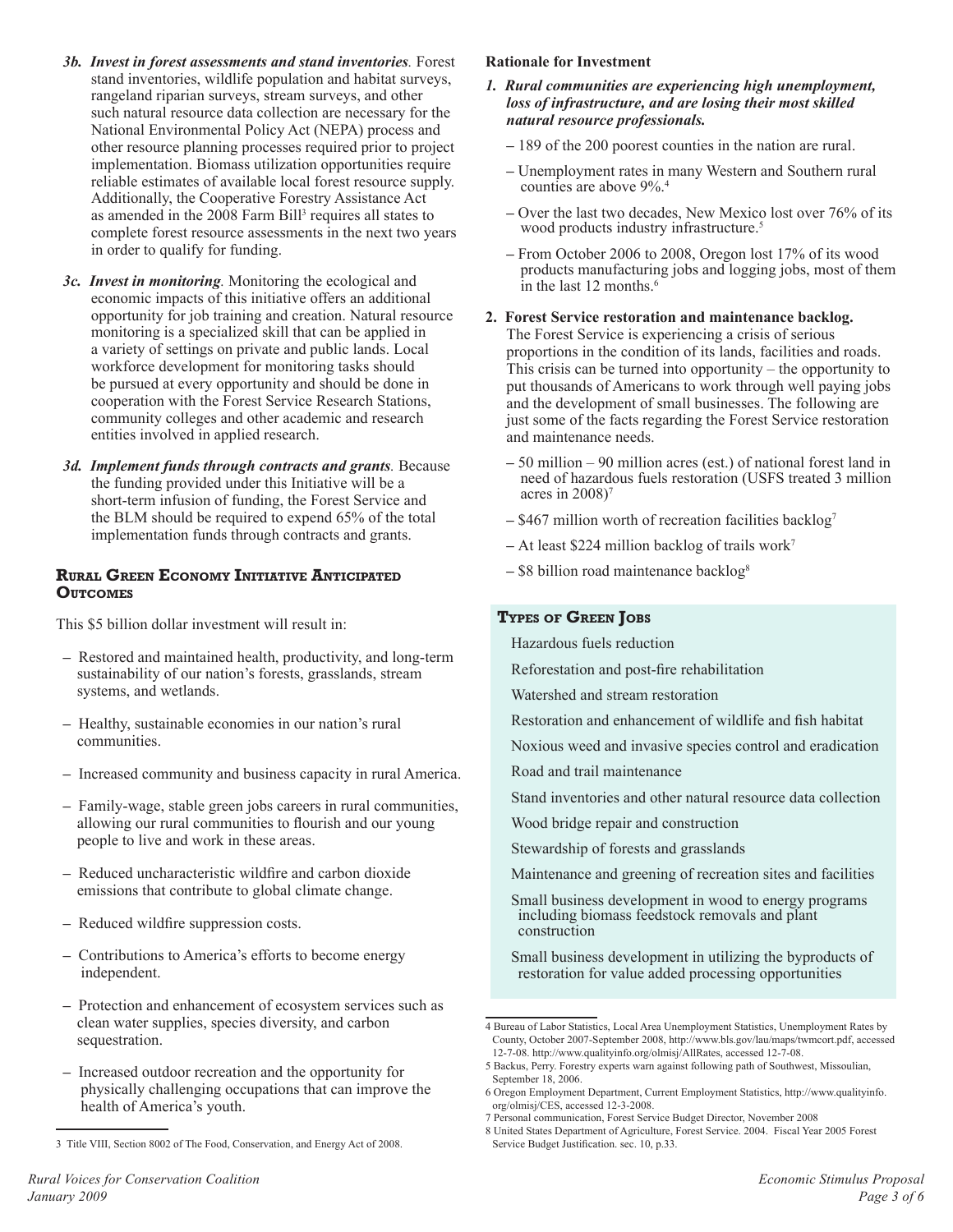# **Policies and Mechanisms to Implementation**

The Forest Service and the BLM have a number of existing authorities to ensure that work is done in a manner that maximizes high-quality, long-term employment. Expedient use of these existing authorities should be pursued in implementing this initiative. However, due to the unique nature of funds coming through the economic stimulus package and the need to ensure we are spending funds in a manner that will have immediate and long-duration impacts, we recommend that specific direction be provided to the land management agencies to allow for new authorities and the effective use of all existing authorities to ensure that the goals of job creation, environmental improvement, and financial accountability are achieved. Below are our recommendations.

# **1. New Authorities**

- *1a. Ensure local benefit by requiring Best Value criteria for all Economic Stimulus funding.* In administering contracts using funds from this Initiative the Forest Service shall offer these projects on a best value basis using current Stewardship Contracting authority and/or on a best value basis using at least the following non-price criteria: Economic benefit to the county closest to the project can be demonstrated through the creation or retention of local jobs, local processing and utilization of the material, and achievement of the ecological objectives of the project, including minimizing soil impacts.
- *1b. Give the National Forest System the authority to administer grants.* The National Forest System (NFS), as part of the Forest Service, currently does not have the authority to provide grants, instead they must run their money through State and Private Forestry, which can be a time consuming and cumbersome internal process for the agency and the grantee. To reduce internal transaction costs and ensure that funds are expediently dispersed to communities and enterprises that are positioned to assist the agency in implementation of the Rural Green Economy Initiative we recommend that the NFS be provided direct granting authority to help expedite and efficiently partner with non-profits and other non-federal entities, including tribes who leverage these federal resources.
- *1c. Establish a Restoration and Stewardship Line Item in the Forest Service budget.* Existing Forest Service budget structures are outdated, left over from the era of large timber sales. These old structures stovepipe activities leading to inefficiencies in administrative procedures and difficulty linking expenditures to outcomes. These outdated structures should be integrated to achieve landscape scale restoration and stewardship objectives. The establishment of a restoration and stewardship budget line item will facilitate expenditures that directly restore or maintain federal lands, as well as providing an opportunity for increased transparency in agency allocations for this purpose.

# **2. Existing Programs and Authorities**

*2a. Economic Action Program.* The Economic Action Program is a suite of programs for integrating natural resource management and rural community assistance. Economic Action Programs were authorized to help rural communities create and expand natural resource-based businesses, focusing on those that contribute to forest health and resource stewardship, and implement forest products technologies and increase commercial use of small diameter and woody biomass. Authorization was provided through the National Forest-Dependent Rural Communities Economic Diversification Act of 1990, 1990 Farm Bill, Subtitle G, Rural Revitalization through Forestry.

- *2b. Community Wood Energy Program.* The Community Wood Energy Program provides grants to state and local governments to develop community wood energy plans and to acquire or upgrade community wood energy systems. The program is authorized in the Food, Conservation, And Energy Act of 2008, Section 9013.
- *2c. Youth Conservation Corps.* The Youth Conservation Corps is a summer employment program for young men and women age 15 through 18, from all segments of society, who work, learn, and earn together by doing projects on public land. Since 1970 the Youth Conservation Corps program has operated as a work-earn-learn program for youth as provided for in Public Law 91-378, 1970, as amended. The program is administered by the U.S. Department of Agriculture - Forest Service, U. S. Department of Interior's Fish and Wildlife Service and the National Park Service.
- *2d. Job Corps Centers.* The Forest Service operates 18 Job Corps Centers on National Forest Land in partnership with the U.S. Department of Labor. Title I-C of the Workforce Investment Act of 1998 authorizes Job Corps. It is recommended that if Job Corps Centers are utilized under this Initiative, that direction is provided to those Centers to provide a certain percentage of assistance to individuals from rural communities adjacent to federal lands and to authorize provision of assistance to citizens of all ages rather than just youth.
- *2e. Partnerships and Agreements.* The Forest Service, under various legal authorities, has the ability to enter into partnerships, agreements, contracts and grants with other entities, including tribal governments, and non-profit organizations.<sup>9</sup> For example, the Forest Service recently developed a Memorandum of Understanding between the National Association of State Foresters, National Association of Conservation Districts, and the U.S. Department of Agriculture Natural Resource Conservation Service to strengthen cooperation among the parties for coordinated interagency delivery of forestry-related conservation assistance to private landowners. This type of agreement, coupled with grant funding, can be used to engage partners to help ensure provision of training services in areas where the partner organizations may be the strongest entity to provide such services.
- *2f. Resource Advisory Committees.* Congress established Resource Advisory Committees (RACs) as a new mechanism for local community collaboration with federal land managers in recommending projects to be conducted on federal lands or that will benefit resources on federal lands. The RAC members review project proposals and make recommendations on spending the county-designated funds to the Secretary of Agriculture and Secretary of the Interior. RAC members represent a variety of interests and are committed to working collaboratively for the long-term benefit of public lands and local communities. RACs were established under Section 205 of the Secure Rural Schools and Community Self Determination Act of 2000 (Public Law 106-393).

<sup>9</sup> For more information on the various legal authorizations for grants, agreements and contracts, visit http://www.partnershipresourcecenter.org/resources/partnership-guide.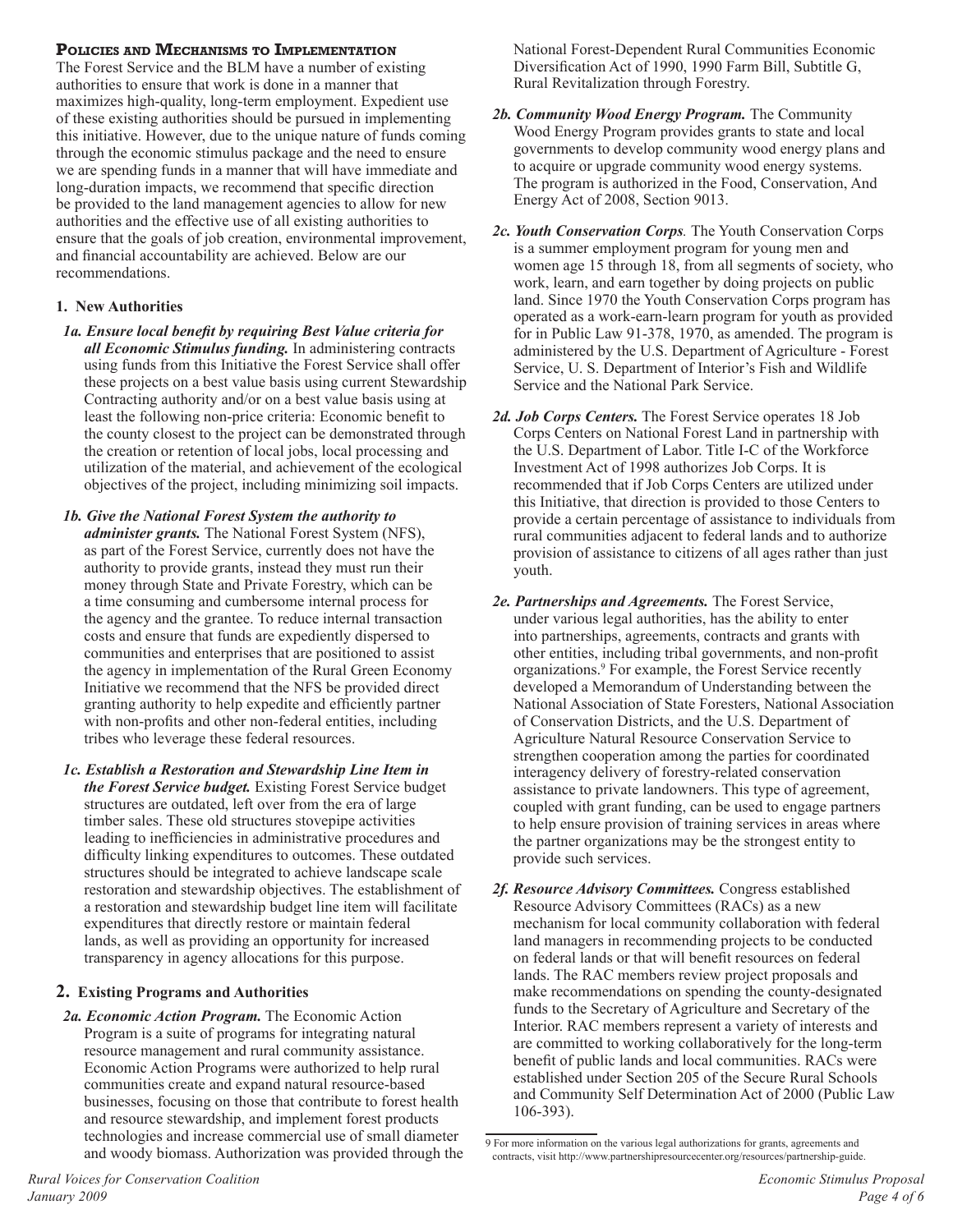- *2g. Stewardship Contracting.* Public Law 108-7 granted the Forest Service ten-year authority to enter into stewardship contracts or agreements to achieve agency land management objectives and meet community needs. This represented an extension of the Forest Service's authority to 2013. Some of the features of the authorizing legislation include allowing the Forest Service to: apply the value of timber or other forest products removed as an offset against the cost of services received; apply excess receipts from a project to other authorized stewardship projects; select contracts and agreements on a "best value" basis, and; award a contract or agreement for up to ten years which may stimulate long term investment in the local community. Stewardship contracts may be used for treatments to improve, maintain, or restore forest or rangeland health; restore or maintain water quality; improve fish and wildlife habitat; and reduce hazardous fuels that pose risks to communities and ecosystem values. These practices can be bundled into single contracts, which reduce the number of entries into certain areas of the forest and provide for an efficiency of management as opposed to numerous smaller contracts for this work. (For more information visit www.sustainablenorthwest.org/quicklinks/resources/rvcc-issue-papers/2008TalkingPoints-%20 stewcontracting.pdf)
- *2h. Wyden Amendment.* The Wyden Amendment (Public Law 109-54, Section 434) authorizes the Forest Service to enter into cooperative agreements to benefit resources within watersheds on National Forest System lands. Agreements may be with willing Federal, Tribal, State, and local governments, private and nonprofit entities, and landowners to conduct activities on public or private lands for the following purposes: Protection, restoration, and enhancement of fish and wildlife habitat and other resources, and/or reduction of risk from natural disasters where public safety is threatened. This authority was initially provided in FY 1998 and has been extended through the end of FY 2011.
- *2i. Best-Value Contracting.* Best value contracting is a mechanism that the Forest Service, the Bureau of Land Management, and other federal land management agencies can use to effectively implement projects with multiple objectives. It allows the federal government to acquire goods and services from the businesses that offer the best value to the government, not simply the lowest price. (For more information visit www.sustainablenorthwest.org/quick-links/ resources/rvcc-issue-papers/Best%20Value%202007.pdf)
- *2j. Tribal Forest Protection Act.* The Tribal Forest Protection Act of 2004 (Public Law 108–278) authorizes the Secretaries of Agriculture and Interior to give special consideration to tribally proposed projects on agency lands bordering or adjacent to Indian trust land. TFPA was passed in July 2004 in response to devastating wildfires that crossed from Federal onto Tribal lands the prior summer. TFPA provides a tool for tribes to propose work and enter into contracts and agreements with the Forest Service or Bureau of Land Management to reduce threats from Federal lands adjacent to Indian trust land and Indian communities. The Forest Service and Bureau of Land Management coordinated on development of policy to implement the Act. (http://www. fs.fed.us/forestmanagement/projects/stewardship/tribal/ index.shtml)

# **Accountability For Results**

The Forest Service should design and implement an aggressive accountability system that monitors results in achieving the goals of the Rural Green Economy Initiative. The system should be based on reporting the long-term outcomes of this initiative. The accountability system should be integrated into the Forest Service's normal accountability systems, but should ensure that the results of implementing this initiative can be tracked and reported on.

The Forest Service should be required to monitor and report on integrated, long-term outcomes on the degree to which the agency improves and maintains healthy functioning watershed conditions, contributes to economic systems that support their mission, works collaboratively with rural communities, interest groups, tribes and state and local governments. Congressional guidance and oversight should focus on:

- Establishing consistent allocation criteria at the national and regional level to guide funding decisions.
- Requiring the agencies to track and report outcomeoriented measures consistent with allocation criteria.
- Ensuring the availability and maintenance of reliable, publicly accessible datasets to support measurements.
- Requiring the development of performance measures that measure the effectiveness and benefit of restoration work and assistance provided to rural, public lands communities.

#### **Monitoring Results Could Include the Following Measures:**

#### *Economic*

- Green jobs created (account separately for federal government jobs and private sector employment)
- Green jobs retained (account separately for federal government jobs and private sector employment)
- Number of small businesses related to restoration and stewardship created
- Number of small businesses related to restoration and stewardship retained

#### *Social*

Restoration and stewardship-based workforce contribution to rural community economic vitality (as percentage of economic activity)

#### *Restoration and stewardship*

- Acres restored to fully functioning condition
- Acres where full restoration is initiated
- Acres maintained in fully functioning condition